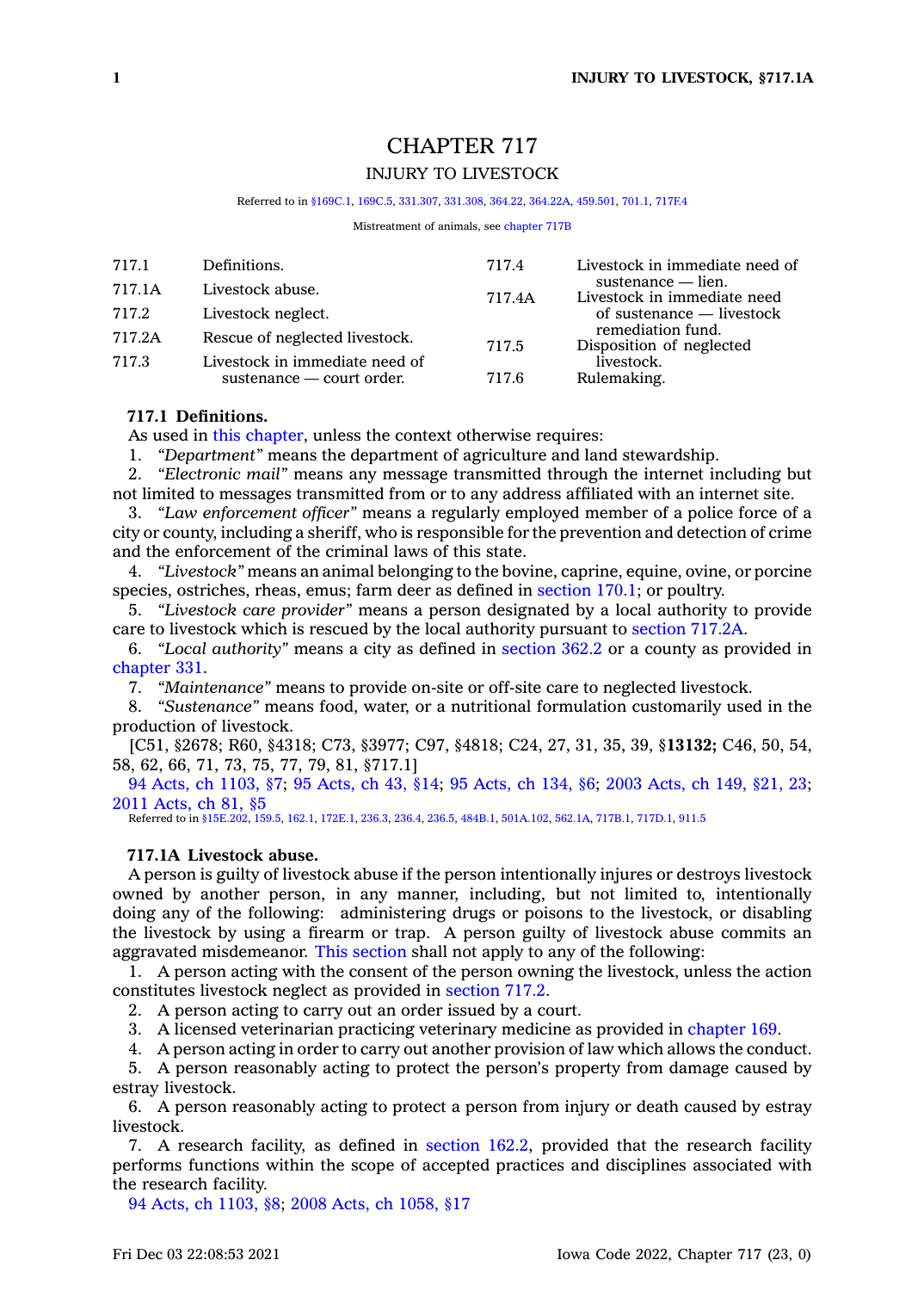#### **717.2 Livestock neglect.**

1. A person who impounds or confines livestock, in any place, and does any of the following commits the offense of livestock neglect:

*a.* Fails to provide livestock with care consistent with customary animal husbandry practices.

*b.* Deprives livestock of necessary sustenance.

*c.* Injures or destroys livestock by any means which causes pain or suffering in <sup>a</sup> manner inconsistent with customary animal husbandry practices.

2. A person who commits the offense of livestock neglect is guilty of <sup>a</sup> simple misdemeanor. A person who intentionally commits the offense of livestock neglect which results in serious injury to or the death of livestock is guilty of <sup>a</sup> serious misdemeanor. However, <sup>a</sup> person shall not be guilty of more than one offense of livestock neglect punishable as <sup>a</sup> serious misdemeanor, when care or sustenance is not provided to multiple head of livestock during any period of uninterrupted neglect.

3. This [section](https://www.legis.iowa.gov/docs/code/717.2.pdf) does not apply to <sup>a</sup> research facility, as defined in [section](https://www.legis.iowa.gov/docs/code/162.2.pdf) 162.2, provided that the research facility performs functions within the scope of accepted practices and disciplines associated with the research facility.

[C51, §2716; R60, §4358; C73, §4031, 4034; C97, §4969, 4972; S13, §4969; C24, 27, 31, 35, 39, §**13133, 13134;** C46, 50, 54, 58, 62, 66, 71, 73, 75, 77, §717.2, 717.3; C79, 81, §717.2]

86 Acts, ch [1121,](https://www.legis.iowa.gov/docs/acts/1986/CH1121.pdf) §3; 87 [Acts,](https://www.legis.iowa.gov/docs/acts/1987/CH0179.pdf) ch 179, §1; 94 Acts, ch [1103,](https://www.legis.iowa.gov/docs/acts/1994/CH1103.pdf) §9; 2008 Acts, ch [1058,](https://www.legis.iowa.gov/docs/acts/2008/CH1058.pdf) §18 Referred to in [§717.1A](https://www.legis.iowa.gov/docs/code/717.1A.pdf), [717.2A](https://www.legis.iowa.gov/docs/code/717.2A.pdf), [717.5](https://www.legis.iowa.gov/docs/code/717.5.pdf)

#### **717.2A Rescue of neglected livestock.**

1. *a.* A law enforcement officer may rescue livestock neglected as provided in [section](https://www.legis.iowa.gov/docs/code/717.2.pdf) [717.2](https://www.legis.iowa.gov/docs/code/717.2.pdf) on public or private property, as provided in this [subsection](https://www.legis.iowa.gov/docs/code/717.2A.pdf).

*b.* The officer may enter onto property of <sup>a</sup> person to rescue neglected livestock if the officer obtains <sup>a</sup> search warrant issued by <sup>a</sup> court, or enters onto the premises in <sup>a</sup> manner consistent with the laws of this state and the United States, including Article I, [section](https://www.legis.iowa.gov/docs/publications/icnst/402726.pdf#nameddest=iowaConst_art_I_sec_8) 8, of the [Constitution](https://www.legis.iowa.gov/docs/publications/icnst/402726.pdf#nameddest=iowaConst_art_I_sec_8) of the State of Iowa, or the fourth amendment to the Constitution of the United States.

*c.* Livestock neglected as provided in [section](https://www.legis.iowa.gov/docs/code/717.2.pdf) 717.2 may be rescued pursuant to the following conditions:

(1) If <sup>a</sup> criminal proceeding has not been commenced against the person owning or caring for the livestock, the following shall apply:

(a) The local authority shall receive <sup>a</sup> written statement from <sup>a</sup> veterinarian licensed pursuant to [chapter](https://www.legis.iowa.gov/docs/code//169.pdf) 169, providing that, in the veterinarian's opinion, the livestock is neglected.

(b) The local authority shall provide written notice to the person owning or caring for the livestock by delivery at the last known address of the person. The local authority shall deliver the notice by certified mail or make <sup>a</sup> good faith effort to personally deliver the notice to the person owning or caring for the livestock. The notice shall include all of the following:

(i) The name and address of the local authority.

(ii) A description of the livestock subject to rescue.

(iii) A statement informing the person that the livestock may be rescued pursuant to this [chapter](https://www.legis.iowa.gov/docs/code//717.pdf) within one day following receipt of the notice by the person. The statement must specify <sup>a</sup> date, time, and <sup>a</sup> location for delivery of the response designated by the local authority, as provided in this [subsection](https://www.legis.iowa.gov/docs/code/717.2A.pdf).

(iv) A statement informing the person that in order to avoid rescue of the livestock, the person must respond to the notice in writing signed by <sup>a</sup> veterinarian licensed pursuant to [chapter](https://www.legis.iowa.gov/docs/code//169.pdf) 169. The veterinarian must state that, in the opinion of the veterinarian, the livestock is not neglected, or the person is taking immediate measures required to rehabilitate the livestock.

(c) A law enforcement officer may rescue the livestock, if the local authority fails to receive <sup>a</sup> written response by the person owning or caring for the livestock by the end of normal office hours of the next day that the local authority is available to receive the response at the offices of the local authority. However, if the local authority is not available to receive <sup>a</sup> response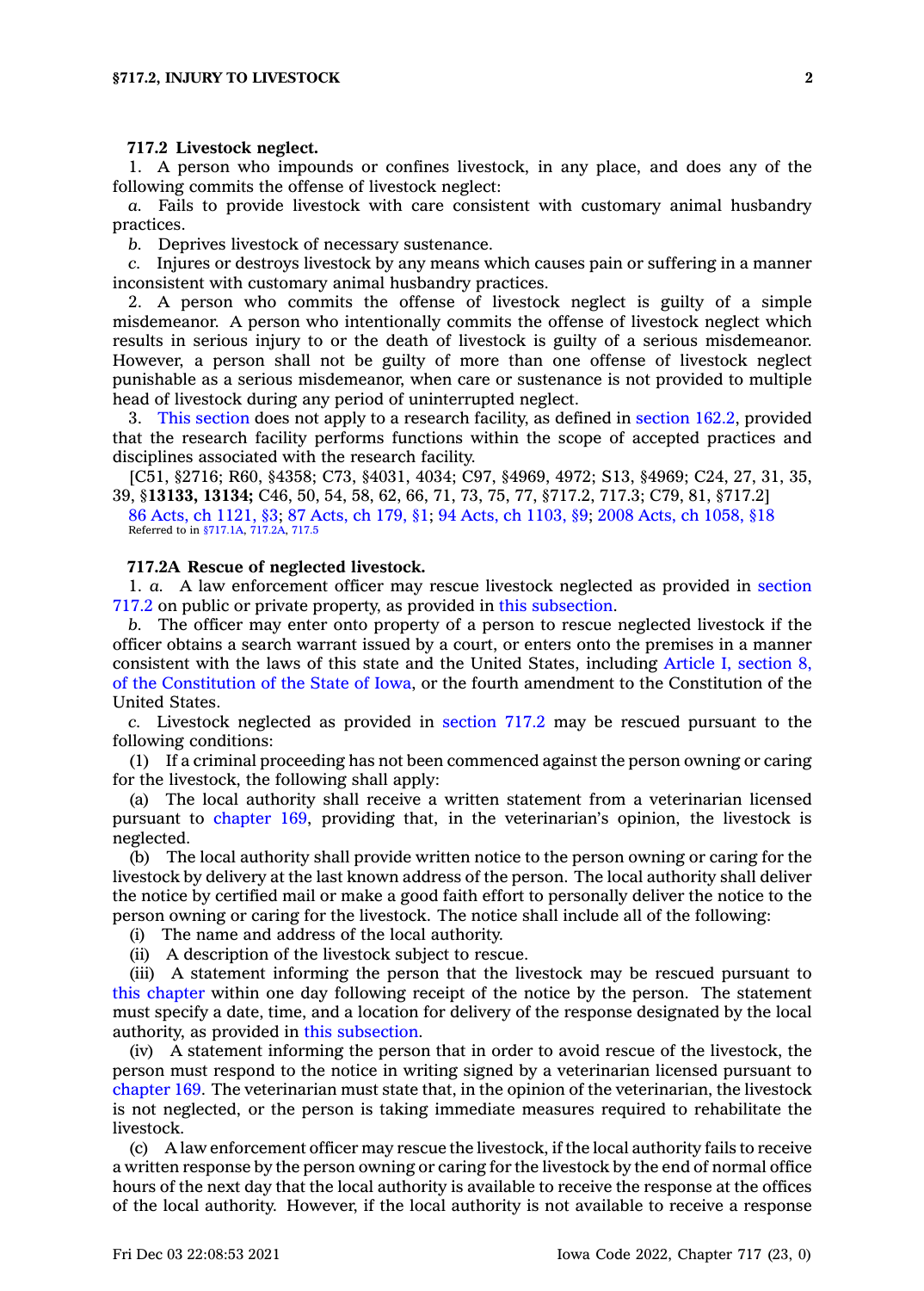at its offices, the local authority may designate another location in the county to receive the response.

(2) If <sup>a</sup> criminal proceeding has been commenced against the person owning or caring for the livestock, the local authority must receive <sup>a</sup> written statement from <sup>a</sup> veterinarian licensed pursuant to [chapter](https://www.legis.iowa.gov/docs/code//169.pdf) 169, providing that, in the veterinarian's opinion, the livestock is neglected.

(3) Regardless of whether <sup>a</sup> criminal proceeding has commenced, the local authority may immediately rescue livestock without providing notice as otherwise required in [this](https://www.legis.iowa.gov/docs/code/717.2A.pdf) [section](https://www.legis.iowa.gov/docs/code/717.2A.pdf). However, the local authority must receive <sup>a</sup> written statement from <sup>a</sup> veterinarian licensed pursuant to [chapter](https://www.legis.iowa.gov/docs/code//169.pdf) 169, providing that in the veterinarian's opinion, the livestock is neglected. In order to rescue the livestock, the local authority must determine that the livestock has been abandoned or that no person is able or willing to care for the livestock, and the livestock is permanently distressed by disease or injury to <sup>a</sup> degree that would result in severe and prolonged suffering.

2. If livestock is rescued pursuant to this [section](https://www.legis.iowa.gov/docs/code/717.2A.pdf), the local authority shall post <sup>a</sup> notice in <sup>a</sup> conspicuous place at the location where the livestock was rescued. The notice shall state that the livestock has been rescued by the local authority pursuant to this [section](https://www.legis.iowa.gov/docs/code/717.2A.pdf). The local authority shall provide for the maintenance of the neglected livestock. The local authority may contract with <sup>a</sup> livestock care provider for the maintenance of the neglected livestock. The local authority shall pay the livestock care provider for the livestock's maintenance regardless of proceeds received from the sale of the livestock or any reimbursement ordered by <sup>a</sup> court, pursuant to [section](https://www.legis.iowa.gov/docs/code/717.5.pdf) 717.5.

3. The livestock shall be subject to disposition pursuant to [section](https://www.legis.iowa.gov/docs/code/717.5.pdf) 717.5. 94 Acts, ch [1103,](https://www.legis.iowa.gov/docs/acts/1994/CH1103.pdf) §10 Referred to in [§670.4](https://www.legis.iowa.gov/docs/code/670.4.pdf), [717.1](https://www.legis.iowa.gov/docs/code/717.1.pdf), [717.5](https://www.legis.iowa.gov/docs/code/717.5.pdf)

# **717.3 Livestock in immediate need of sustenance — court order.**

1. This [section](https://www.legis.iowa.gov/docs/code/717.3.pdf) applies only to livestock which are cattle, sheep, swine, or poultry.

- 2. For purposes of this [section](https://www.legis.iowa.gov/docs/code/717.3.pdf), *"interested person"* means all of the following:
- *a.* An owner of the livestock.
- *b.* A person caring for the livestock, if different from the owner of the livestock.

*c.* A person holding <sup>a</sup> perfected agricultural lien or security interest in the livestock under [chapter](https://www.legis.iowa.gov/docs/code//554.pdf) 554.

3. The department may determine that some or all of the livestock kept by <sup>a</sup> person are in immediate need of sustenance. Upon making the determination the department may file <sup>a</sup> petition with <sup>a</sup> district court in <sup>a</sup> county where some or all of the livestock are kept requesting the court to issue an order to provide sustenance of the livestock. The petition may be made separately or with <sup>a</sup> petition filed pursuant to [section](https://www.legis.iowa.gov/docs/code/717.5.pdf) 717.5. The petition must at least include all of the following:

*a.* A statement signed by <sup>a</sup> veterinarian licensed pursuant to [chapter](https://www.legis.iowa.gov/docs/code//169.pdf) 169 stating that the livestock are in immediate need of sustenance.

- *b.* The address of each location where the livestock are kept.
- *c.* A brief description of the livestock.
- *d.* The name and address of each interested person, if known.

*e.* The name and address of each qualified person appointed by the department to provide sustenance to the livestock.

4. Upon receiving the petition, the court may do any of the following:

*a.* Notify any interested person that the petition has been filed with the court. The notification must be made in writing and may be delivered by ordinary, certified, or restricted certified mail by United States postal service; delivered by <sup>a</sup> common carrier; or transmitted by electronic mail.

*b.* Hold <sup>a</sup> hearing to determine whether the livestock are in immediate need of sustenance.

5. If the court determines that the livestock are in immediate need of sustenance, the court shall issue an order which at least declares all of the following:

*a.* That the livestock are in immediate need of sustenance.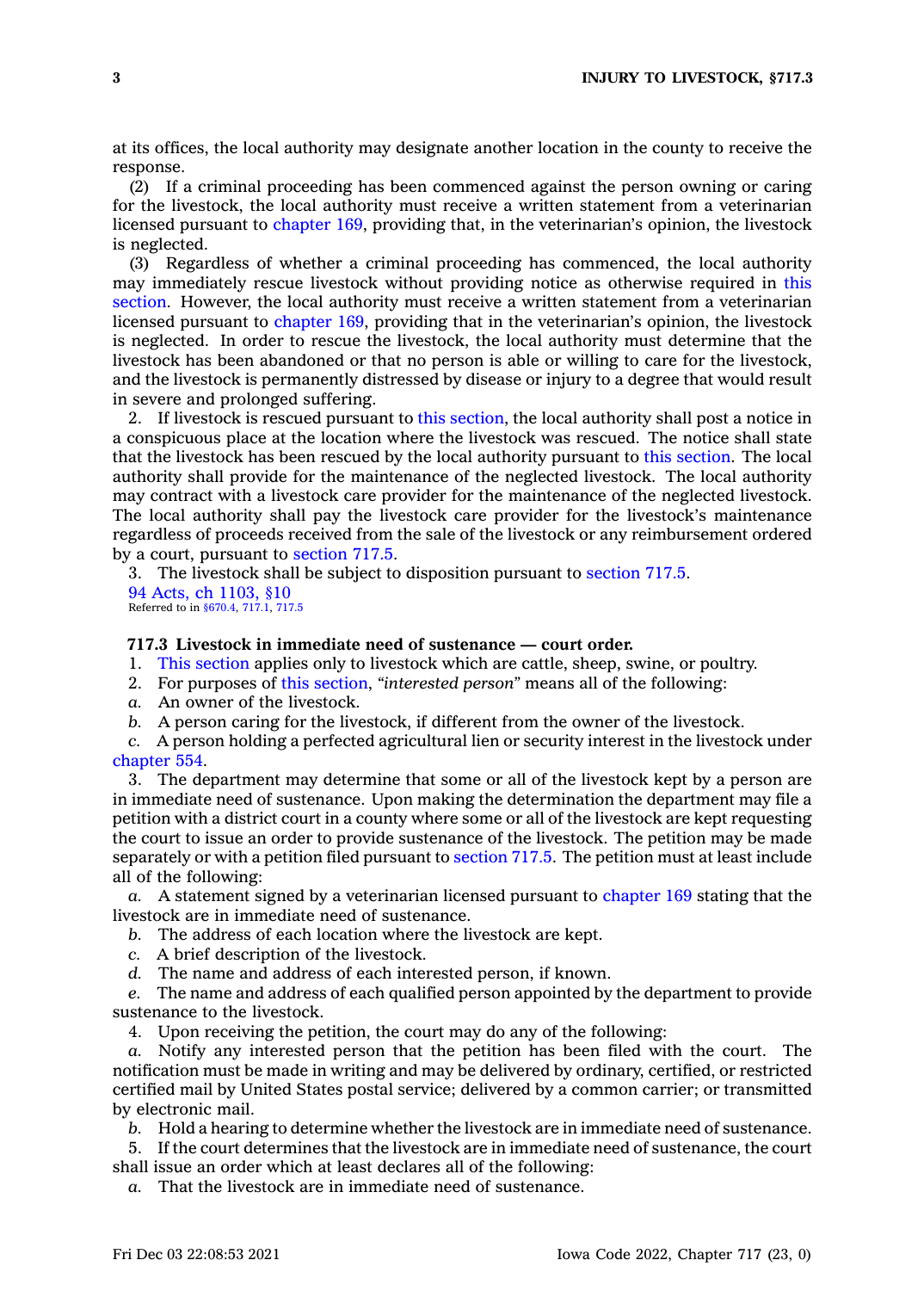*b.* That the department shall assume supervision of and provide for the sustenance of the livestock as provided in [section](https://www.legis.iowa.gov/docs/code/717.4.pdf) 717.4.

*c.* That <sup>a</sup> lien is created attaching to the livestock and associated proceeds and products as provided in [section](https://www.legis.iowa.gov/docs/code/717.4.pdf) 717.4.

6. The department shall assume supervision of the livestock as provided in the court order. The department may directly provide for the sustenance of the livestock or appoint <sup>a</sup> qualified person to provide for such sustenance.

2011 [Acts,](https://www.legis.iowa.gov/docs/acts/2011/CH0081.pdf) ch 81, §6; 2011 [Acts,](https://www.legis.iowa.gov/docs/acts/2011/CH0131.pdf) ch 131, §74, 158 Referred to in [§717.4](https://www.legis.iowa.gov/docs/code/717.4.pdf), [717.4A](https://www.legis.iowa.gov/docs/code/717.4A.pdf), [717.5](https://www.legis.iowa.gov/docs/code/717.5.pdf), [717.6](https://www.legis.iowa.gov/docs/code/717.6.pdf)

## **717.4 Livestock in immediate need of sustenance — lien.**

1. This [section](https://www.legis.iowa.gov/docs/code/717.4.pdf) applies to <sup>a</sup> lien created by <sup>a</sup> court order entered pursuant to [section](https://www.legis.iowa.gov/docs/code/717.3.pdf) [717.3](https://www.legis.iowa.gov/docs/code/717.3.pdf) or [717.5](https://www.legis.iowa.gov/docs/code/717.5.pdf). The court-ordered lien is an agricultural lien subject to [chapter](https://www.legis.iowa.gov/docs/code//554.pdf) 554 except as otherwise provided in this [section](https://www.legis.iowa.gov/docs/code/717.4.pdf).

2. The court-ordered lien shall be for the benefit of the department. The amount of the lien shall not be more than for expenses incurred in providing sustenance to the livestock pursuant to [section](https://www.legis.iowa.gov/docs/code/717.3.pdf) 717.3 and providing for the disposition of the livestock pursuant to [section](https://www.legis.iowa.gov/docs/code/717.5.pdf) [717.5](https://www.legis.iowa.gov/docs/code/717.5.pdf).

3. The court-ordered lien shall attach to the livestock, identifiable proceeds from the disposition of the livestock, and products from the livestock in the products' unmanufactured states.

4. The court-ordered lien becomes effective on the date that the court order is entered. To perfect the lien, the department must file <sup>a</sup> financing statement in the office of the secretary of state as provided in sections [554.9308](https://www.legis.iowa.gov/docs/code/554.9308.pdf) and [554.9310](https://www.legis.iowa.gov/docs/code/554.9310.pdf) on or after but not later than twenty days after the effective date of the lien. For purposes of [chapter](https://www.legis.iowa.gov/docs/code//554.pdf) 554, article 9, the department is <sup>a</sup> secured party; the owner of the livestock is <sup>a</sup> debtor; and the livestock and associated proceeds and products as provided in [subsection](https://www.legis.iowa.gov/docs/code/717.4.pdf) 3 are the collateral.

5. The court-ordered lien that is perfected under this [section](https://www.legis.iowa.gov/docs/code/717.4.pdf) is superior to and shall have priority over <sup>a</sup> conflicting lien or security interest in the livestock and associated proceeds and products as provided in [subsection](https://www.legis.iowa.gov/docs/code/717.4.pdf) 3, including <sup>a</sup> lien or security interest that was perfected prior to the perfection of the court-ordered lien.

2011 [Acts,](https://www.legis.iowa.gov/docs/acts/2011/CH0081.pdf) ch 81, §7; 2011 [Acts,](https://www.legis.iowa.gov/docs/acts/2011/CH0131.pdf) ch 131, §75, 158 Referred to in [§579A.2,](https://www.legis.iowa.gov/docs/code/579A.2.pdf) [579B.4](https://www.legis.iowa.gov/docs/code/579B.4.pdf), [581.2](https://www.legis.iowa.gov/docs/code/581.2.pdf), [717.3](https://www.legis.iowa.gov/docs/code/717.3.pdf), [717.4A](https://www.legis.iowa.gov/docs/code/717.4A.pdf), [717.5](https://www.legis.iowa.gov/docs/code/717.5.pdf), [717.6](https://www.legis.iowa.gov/docs/code/717.6.pdf)

#### **717.4A Livestock in immediate need of sustenance — livestock remediation fund.**

The department may utilize the moneys deposited into the livestock remediation fund pursuant to section [459.501](https://www.legis.iowa.gov/docs/code/459.501.pdf) to pay for any expenses associated with providing sustenance to or the disposition of the livestock pursuant to <sup>a</sup> court order entered pursuant to [section](https://www.legis.iowa.gov/docs/code/717.3.pdf) [717.3](https://www.legis.iowa.gov/docs/code/717.3.pdf) or [717.5](https://www.legis.iowa.gov/docs/code/717.5.pdf). The department shall utilize moneys from the fund only to the extent that the department determines that expenses cannot be timely paid by utilizing the available provisions of [sections](https://www.legis.iowa.gov/docs/code/717.4.pdf) 717.4 and [717.5](https://www.legis.iowa.gov/docs/code/717.5.pdf). The department shall deposit any unexpended and unobligated moneys in the fund. The department shall pay to the fund the proceeds from the disposition of the livestock and associated products less expenses incurred by the department in providing for the sustenance and disposition of the livestock, as provided in [section](https://www.legis.iowa.gov/docs/code/717.5.pdf) 717.5.

2011 [Acts,](https://www.legis.iowa.gov/docs/acts/2011/CH0081.pdf) ch 81, §8; 2011 [Acts,](https://www.legis.iowa.gov/docs/acts/2011/CH0131.pdf) ch 131, §76, 158 Referred to in [§717.6](https://www.legis.iowa.gov/docs/code/717.6.pdf)

#### **717.5 Disposition of neglected livestock.**

1. *a.* A court shall order the disposition of livestock neglected as provided in [section](https://www.legis.iowa.gov/docs/code/717.2.pdf) 717.2 or livestock in immediate need of sustenance and associated products as provided in sections [717.3](https://www.legis.iowa.gov/docs/code/717.3.pdf) and [717.4](https://www.legis.iowa.gov/docs/code/717.4.pdf) in accordance with this [section](https://www.legis.iowa.gov/docs/code/717.5.pdf).

(1) A petition may be filed by <sup>a</sup> local authority or <sup>a</sup> person owning or caring for the livestock pursuant to [section](https://www.legis.iowa.gov/docs/code/717.2.pdf) 717.2.

(2) A petition may be filed by the department. The court shall notify interested persons in the same manner as provided in [section](https://www.legis.iowa.gov/docs/code/717.3.pdf) 717.3. The petition may be filed separately or with <sup>a</sup> petition filed pursuant to [section](https://www.legis.iowa.gov/docs/code/717.3.pdf) 717.3.

*b.* The matter shall be heard by the court within ten days from the filing of the petition.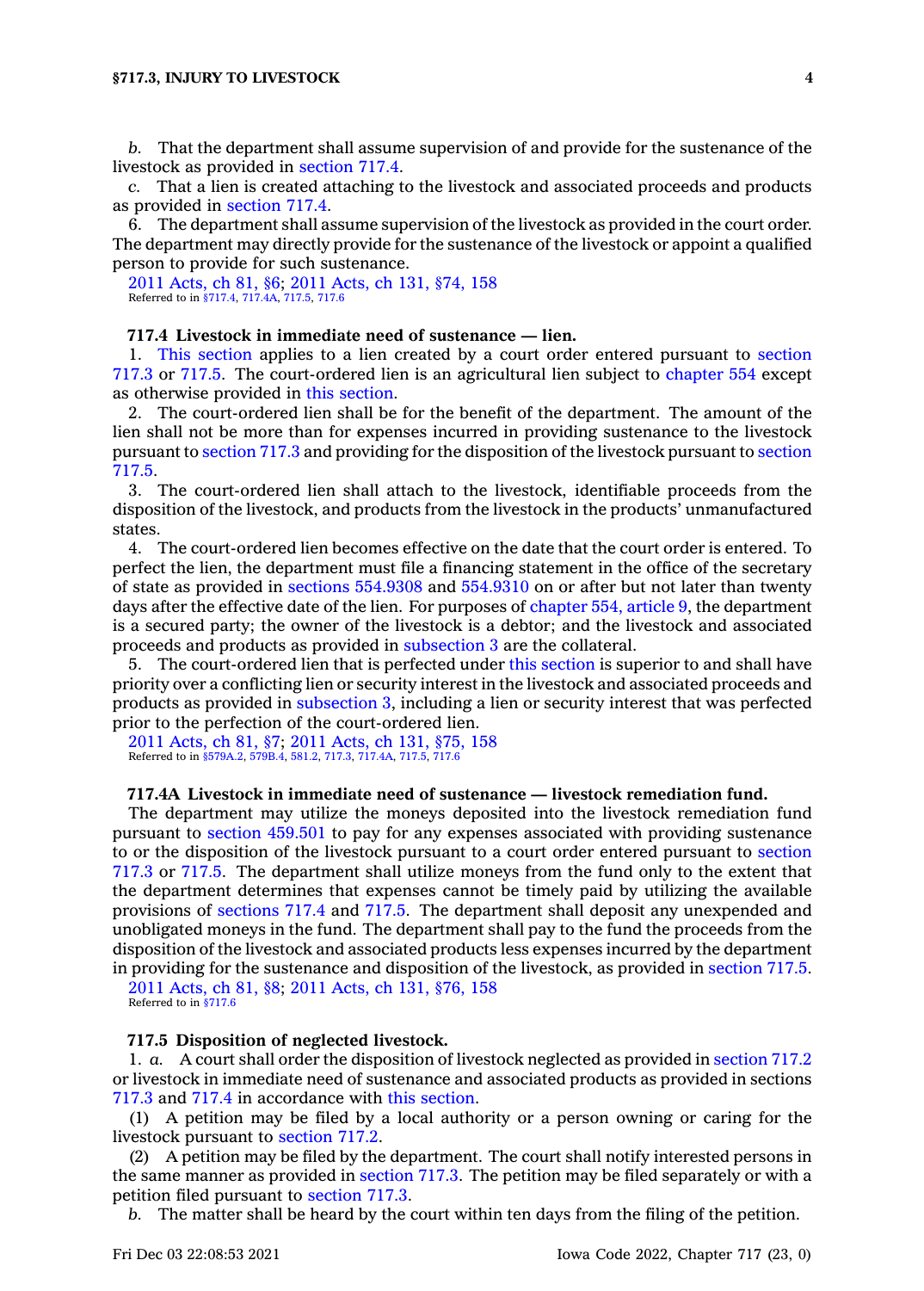(1) For livestock alleged to be neglected under [section](https://www.legis.iowa.gov/docs/code/717.2.pdf) 717.2, the court may continue the hearing for up to forty days upon petition by the person. However, the person shall post <sup>a</sup> bond or other security with the local authority in an amount determined by the court, which shall not be more than the amount sufficient to provide for the maintenance of the livestock for forty days. The court may grant <sup>a</sup> subsequent continuance by the person for the same length of time if the person submits <sup>a</sup> new bond or security.

(2) For livestock alleged to be in immediate need of sustenance under [section](https://www.legis.iowa.gov/docs/code/717.3.pdf) 717.3, the court may continue the hearing for up to forty days upon petition by the department. The department may file and the court may grant one or more subsequent continuances each for up to forty days. The department is not required to post <sup>a</sup> bond or other security.

*c.* Notwithstanding paragraph *"b"*, the court shall order the immediate disposition of livestock if the livestock is permanently distressed by disease or injury to <sup>a</sup> degree that would result in severe or prolonged suffering.

2. The hearing to determine if livestock has been neglected under [section](https://www.legis.iowa.gov/docs/code/717.2.pdf) 717.2 for purposes of disposition shall be <sup>a</sup> civil proceeding. If the case is related to <sup>a</sup> criminal proceeding under [section](https://www.legis.iowa.gov/docs/code/717.2.pdf) 717.2, the disposition shall not be part of that proceeding and shall not be considered <sup>a</sup> criminal penalty imposed on <sup>a</sup> person found in violation of [section](https://www.legis.iowa.gov/docs/code/717.2.pdf) 717.2.

3. A court may order <sup>a</sup> person owning the livestock neglected under [section](https://www.legis.iowa.gov/docs/code/717.2.pdf) 717.2 or in immediate need of sustenance under [section](https://www.legis.iowa.gov/docs/code/717.3.pdf) 717.3 to pay an amount associated with expenses associated with the livestock as follows:

*a.* (1) For livestock neglected under [section](https://www.legis.iowa.gov/docs/code/717.2.pdf) 717.2, the amount shall not be more than for expenses incurred by the local authority in maintaining and disposing of the neglected livestock rescued pursuant to section [717.2A](https://www.legis.iowa.gov/docs/code/717.2A.pdf), and reasonable attorney fees and expenses related to the investigation of the case. The remaining amount of <sup>a</sup> bond or other security posted pursuant to [subsection](https://www.legis.iowa.gov/docs/code/717.5.pdf) 1 shall be used to reimburse the local authority.

(2) For livestock in immediate need of sustenance under [section](https://www.legis.iowa.gov/docs/code/717.3.pdf) 717.3, the amount shall not be more than for expenses incurred by the department in providing sustenance to and disposing of the neglected livestock as provided in [section](https://www.legis.iowa.gov/docs/code/717.3.pdf) 717.3 and this [section](https://www.legis.iowa.gov/docs/code/717.5.pdf). The amount paid to the department shall be sufficient to allow the department to repay the livestock remediation fund as provided in section [459.501](https://www.legis.iowa.gov/docs/code/459.501.pdf).

*b.* If more than one person has <sup>a</sup> divisible ownership interest in the livestock, the amount required to be paid shall be prorated based on the percentage of interest in the livestock owned by each person. The moneys shall be paid to the local authority or department incurring the expense as provided in paragraph *"a"*. The amount shall be subtracted from proceeds owed to the owner or owners of the livestock, which are received from the sale of the livestock ordered by the court.

*c.* (1) Moneys owed to the local authority from the sale of neglected livestock that have been rescued by <sup>a</sup> local authority pursuant to [section](https://www.legis.iowa.gov/docs/code/717.2A.pdf) 717.2A shall be paid to the local authority before satisfying indebtedness secured by any security interest in or lien on the livestock. Moneys owed to the department from the sale of livestock in immediate need of sustenance and associated products shall be paid to the department according to its priority status as <sup>a</sup> lienholder as provided in [section](https://www.legis.iowa.gov/docs/code/717.4.pdf) 717.4.

(2) If an owner of the livestock is <sup>a</sup> landowner, the local authority may submit an amount of the moneys owed to the clerk of the county board of supervisors who shall report the amount to the county treasurer. The amount shall equal the balance remaining after the sale of the livestock. If the livestock owner owns <sup>a</sup> percentage of the livestock, the reported amount shall equal the remaining balance owed by all landowners who own <sup>a</sup> percentage of the livestock. That amount shall be prorated among the landowners based on the percentage of interest in the livestock attributable to each landowner. The amount shall be placed upon the tax books, and collected with interest and penalties after due, in the same manner as other unpaid property taxes. The county shall reimburse <sup>a</sup> city within thirty days from the collection of the property taxes.

4. Neglected livestock ordered to be destroyed shall be destroyed only by <sup>a</sup> humane method, including euthanasia as defined in [section](https://www.legis.iowa.gov/docs/code/162.2.pdf) 162.2.

86 Acts, ch [1121,](https://www.legis.iowa.gov/docs/acts/1986/CH1121.pdf) §4; 94 Acts, ch [1103,](https://www.legis.iowa.gov/docs/acts/94/CH1103.pdf) §11; 2011 [Acts,](https://www.legis.iowa.gov/docs/acts/2011/CH0081.pdf) ch 81, §9; 2012 Acts, ch [1023,](https://www.legis.iowa.gov/docs/acts/2012/CH1023.pdf) §86 Referred to in [§602.6405](https://www.legis.iowa.gov/docs/code/602.6405.pdf), [717.2A,](https://www.legis.iowa.gov/docs/code/717.2A.pdf) [717.3](https://www.legis.iowa.gov/docs/code/717.3.pdf), [717.4](https://www.legis.iowa.gov/docs/code/717.4.pdf), [717.4A](https://www.legis.iowa.gov/docs/code/717.4A.pdf), [717.6](https://www.legis.iowa.gov/docs/code/717.6.pdf), [717D.5](https://www.legis.iowa.gov/docs/code/717D.5.pdf)